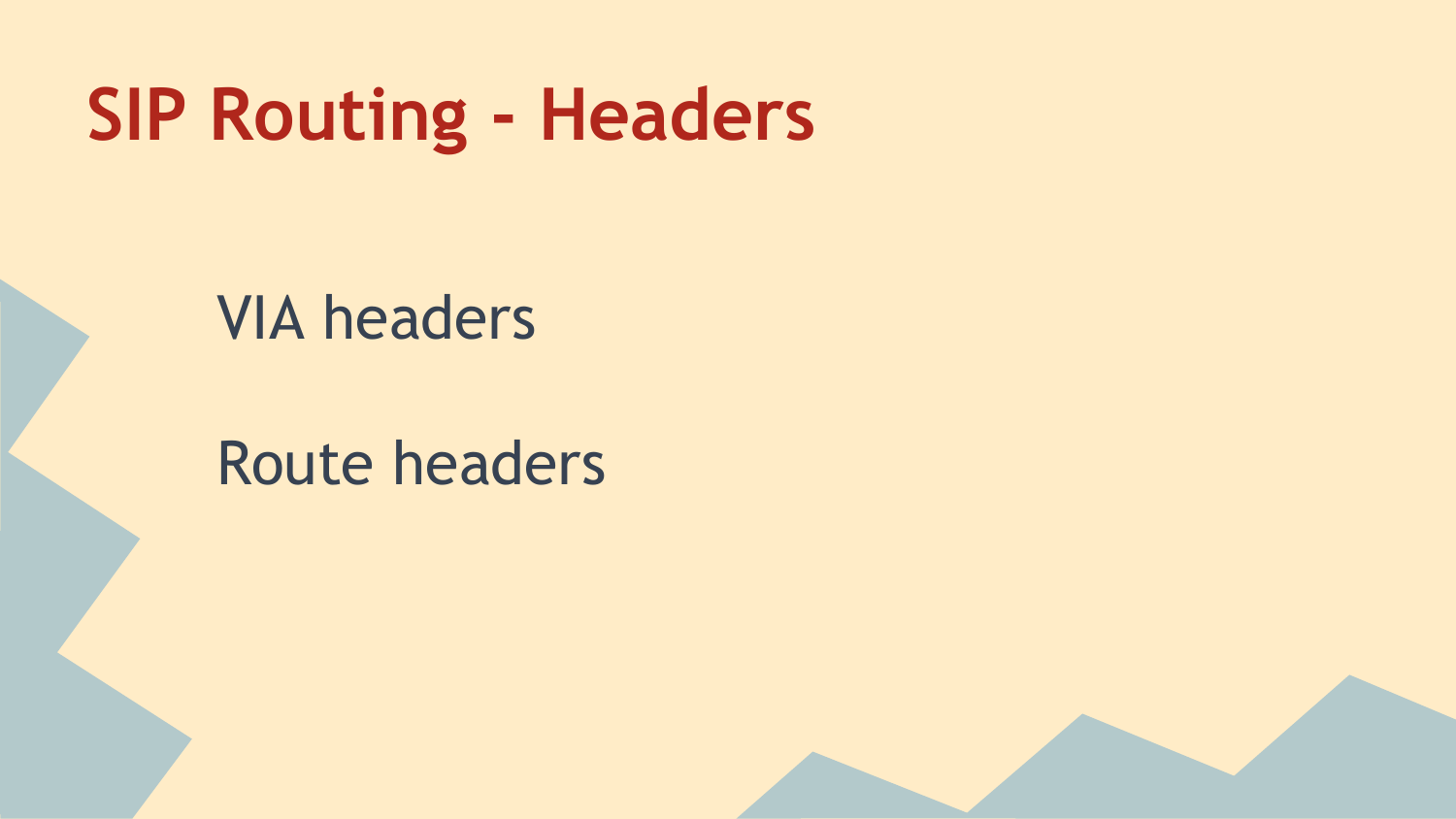## **SIP Routing - VIA Headers**

When a UAC sends a request it adds a VIA header to the message

Each proxy adds a VIA before passing the request to the next node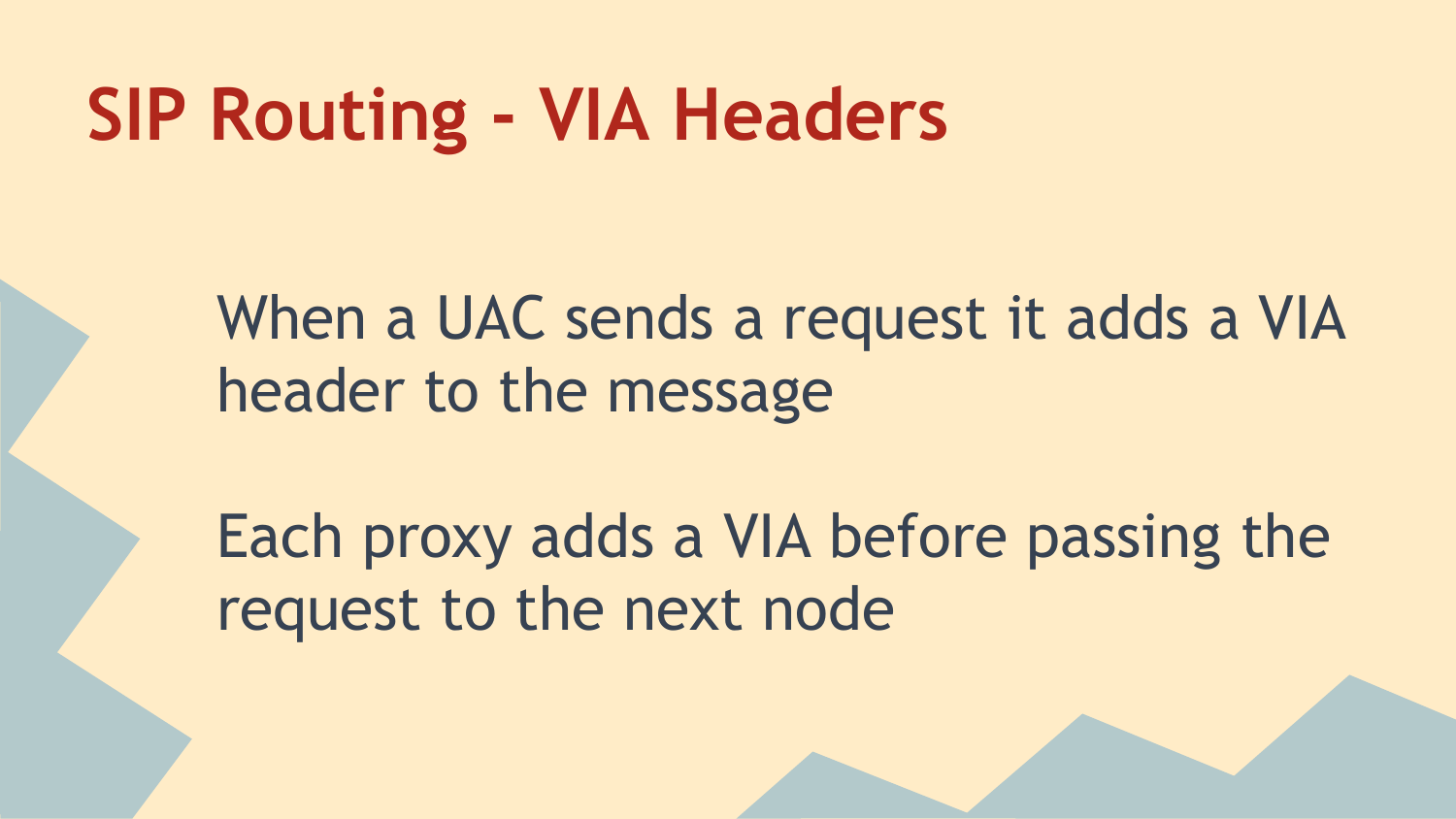## **SIP Routing - Route Headers**

Route headers force routing thru a proxy

Future requests follow Route headers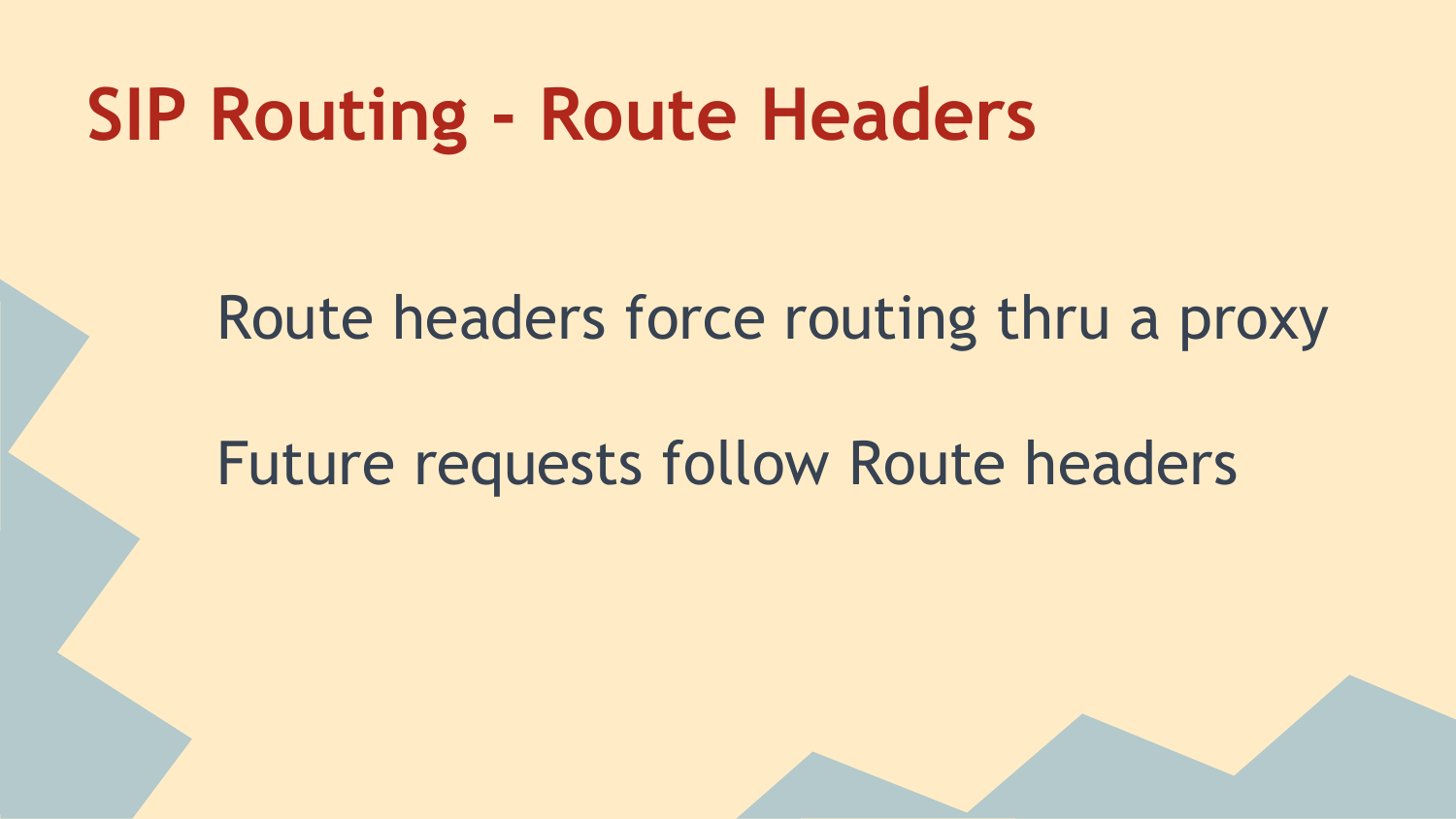# **SIP Routing - Recap**

#### Requests follow Route headers

#### Responses follow VIA headers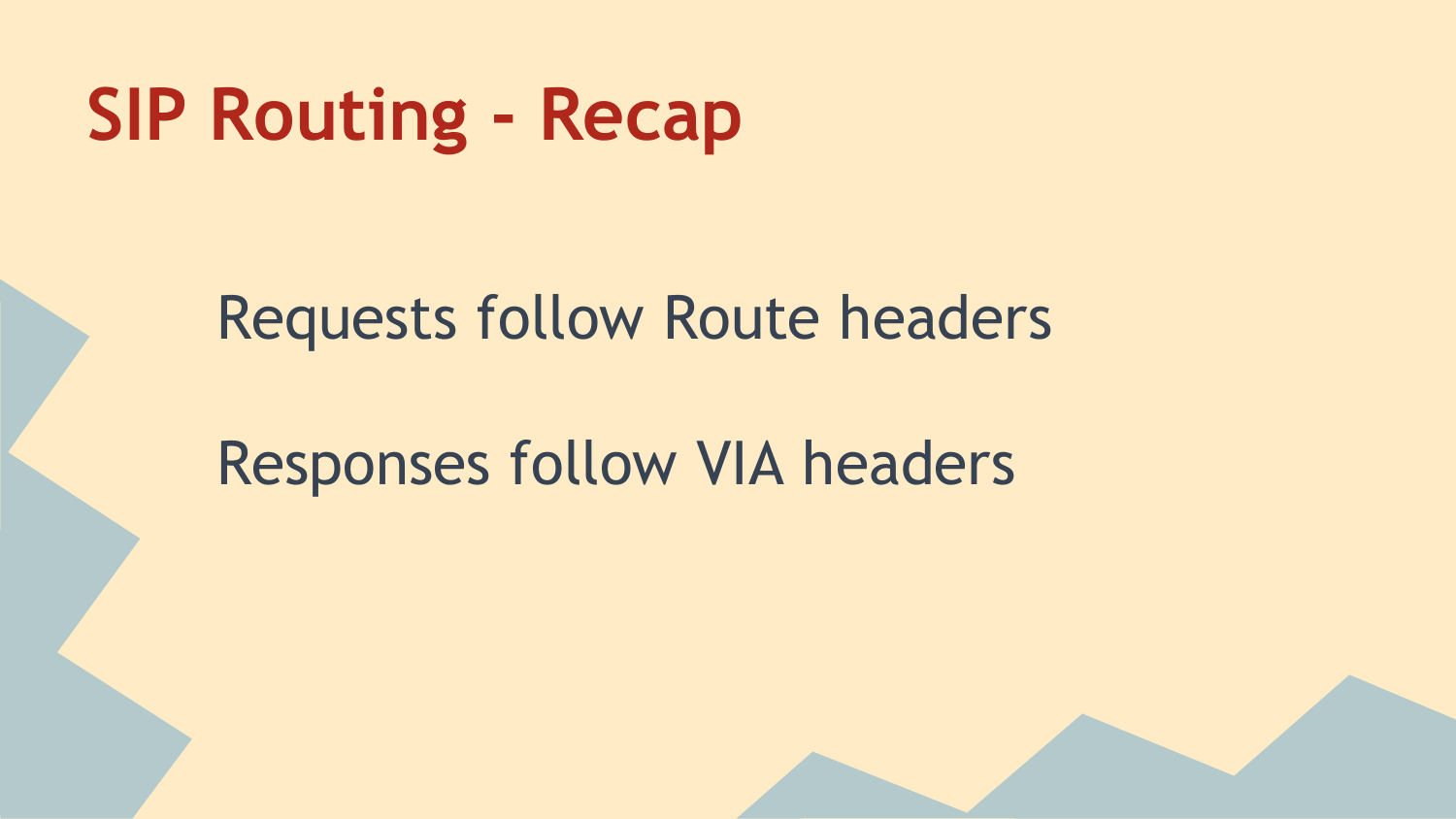# **Routing Modules**

Carrier Route (carrierroute) Load Balancer (load\_balancer) Dispatcher (dispatcher) Dynamic Routing (drouting)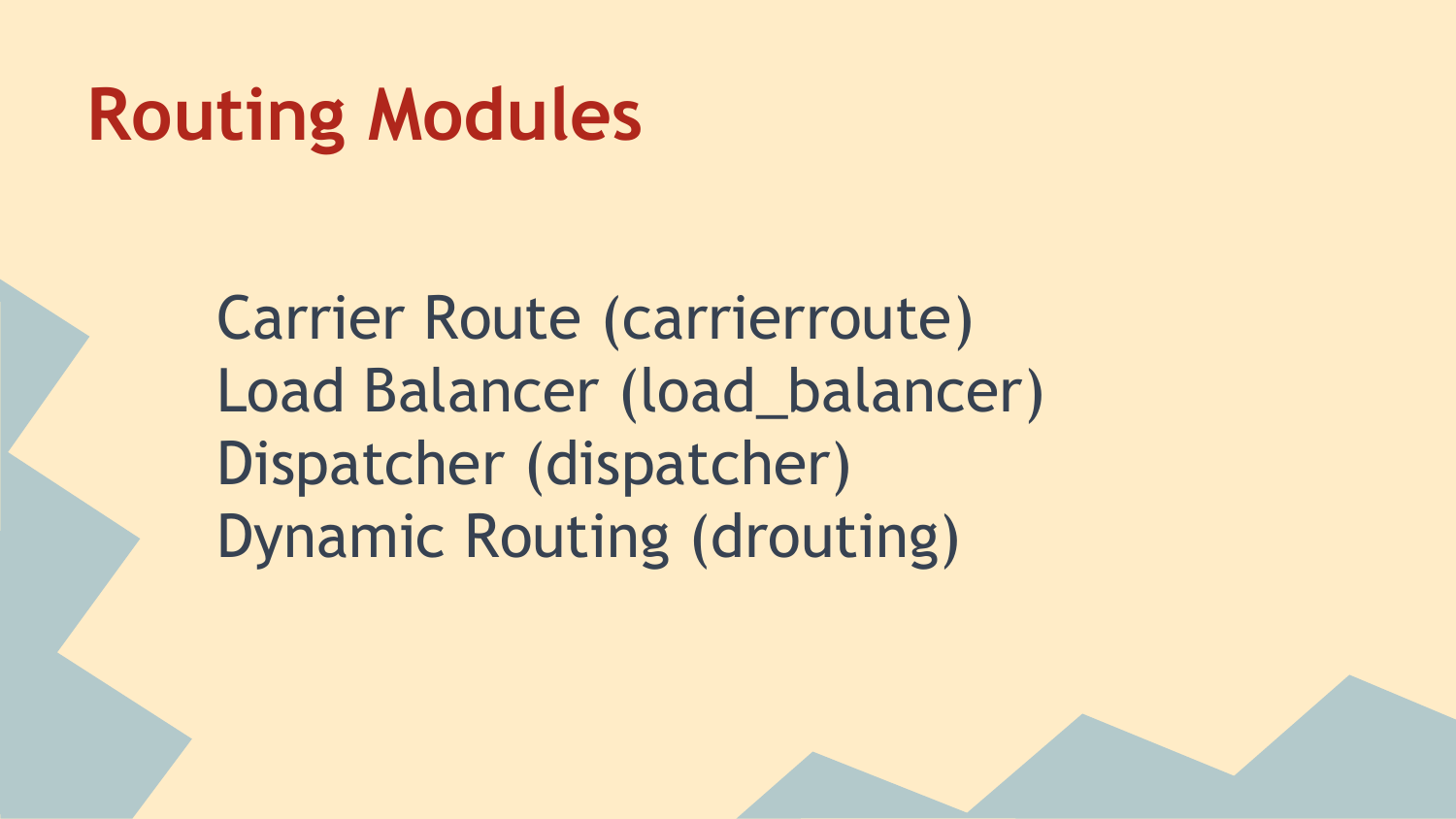## **Carrier Route Module**

Routing, Load balancing, Blacklisting

#### Not installed by default

No web GUI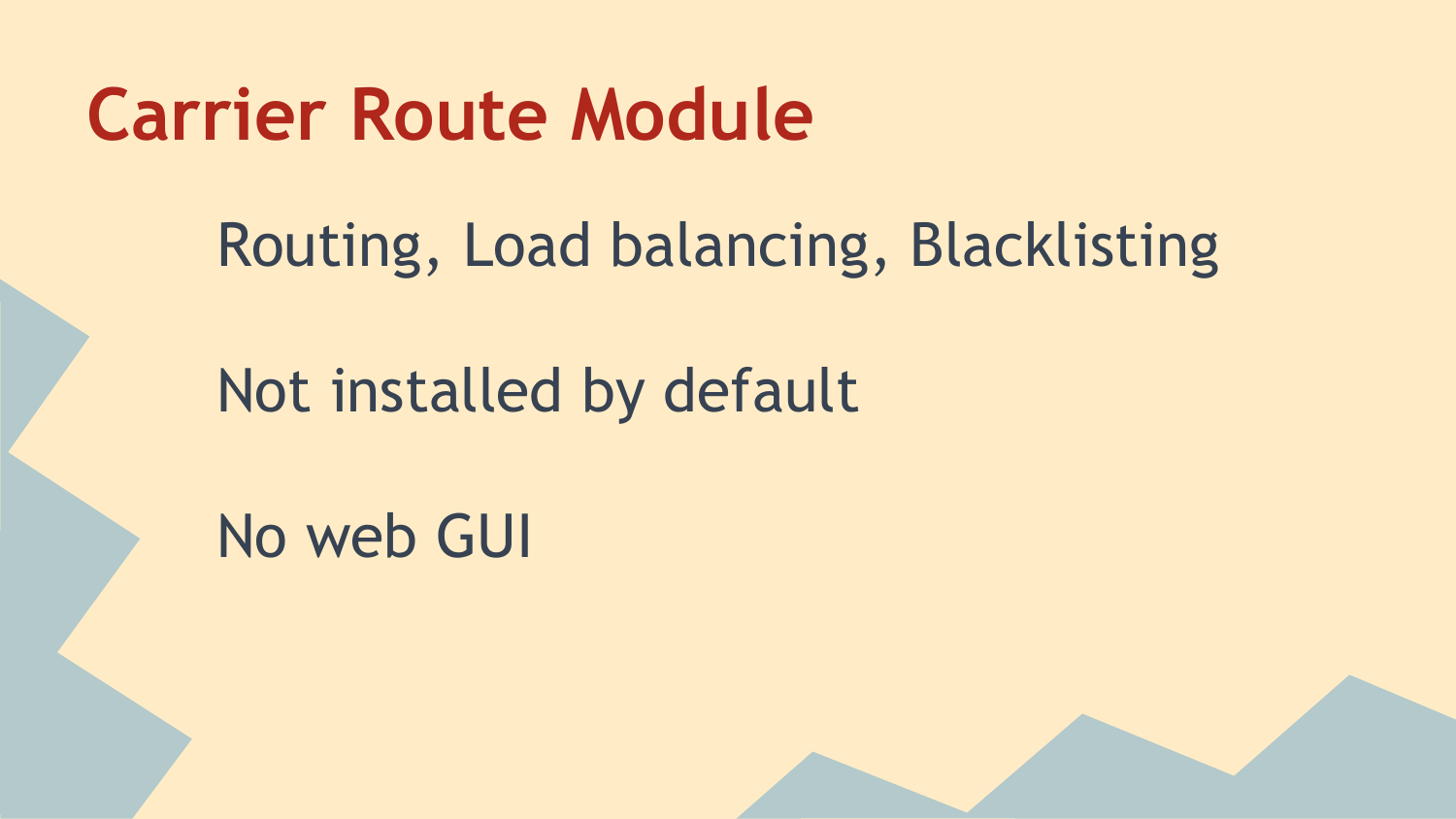## **Carrier Route Module**

Performs longest prefix matching

Strips prefix, adds prefix / suffix

Probabilities to load balance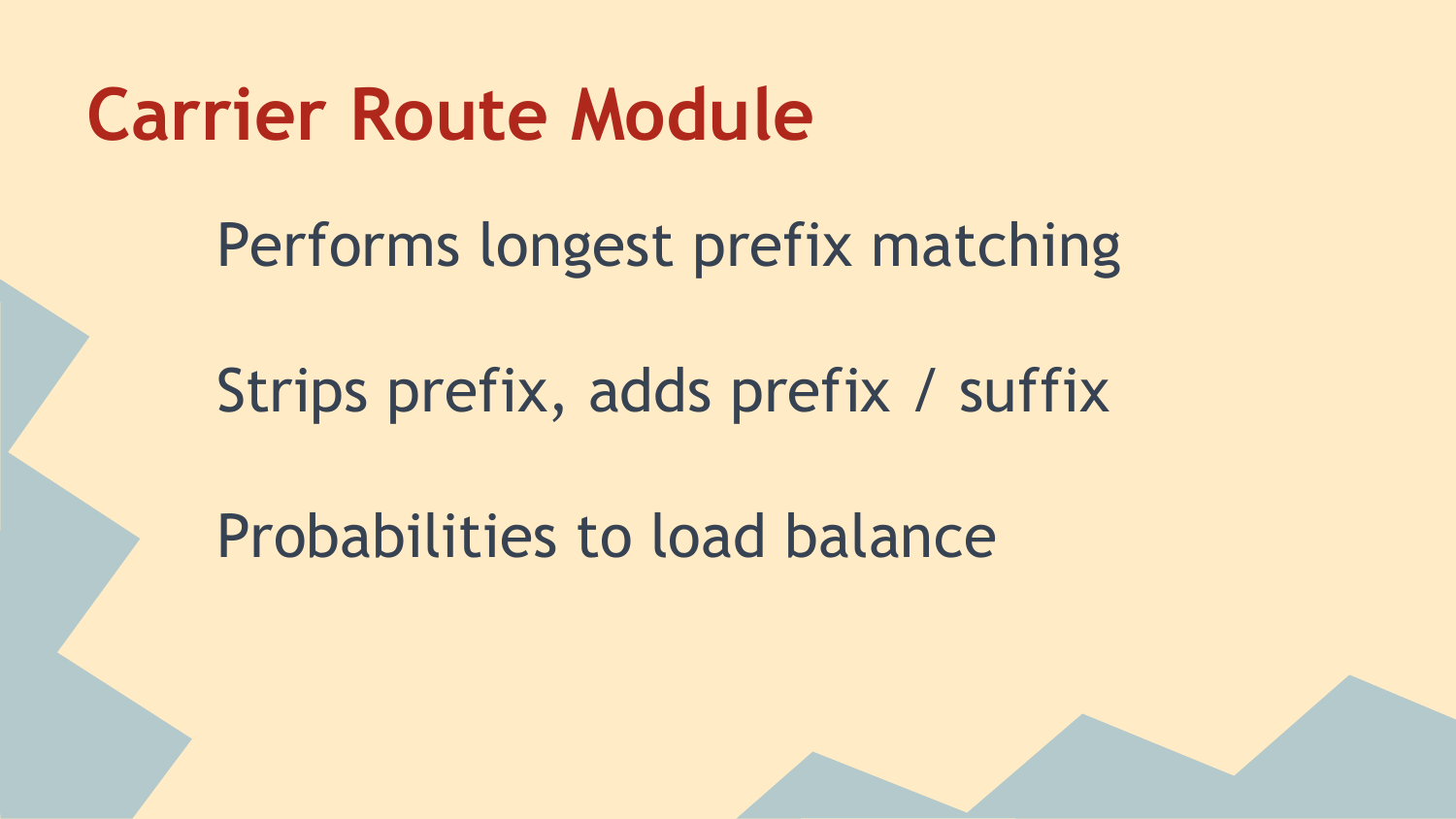## **Longest Prefix Matching**

Algorithm used by routers to select a routing table entry

Adapted to the telecom world to select a (least cost) routing table entry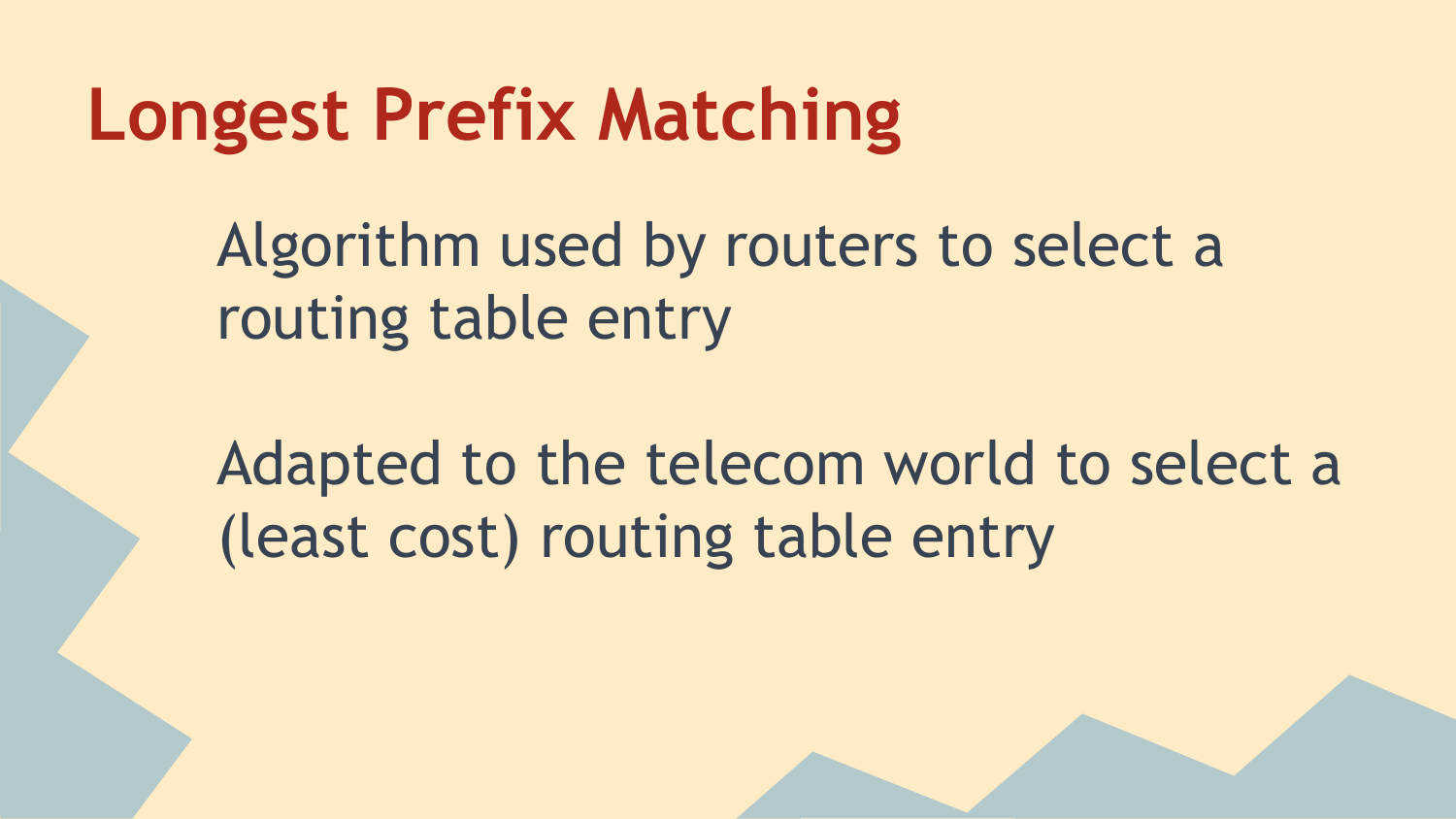## **Load Balancer Module**

Provides routing based on load

Configurable via the control panel

Single database table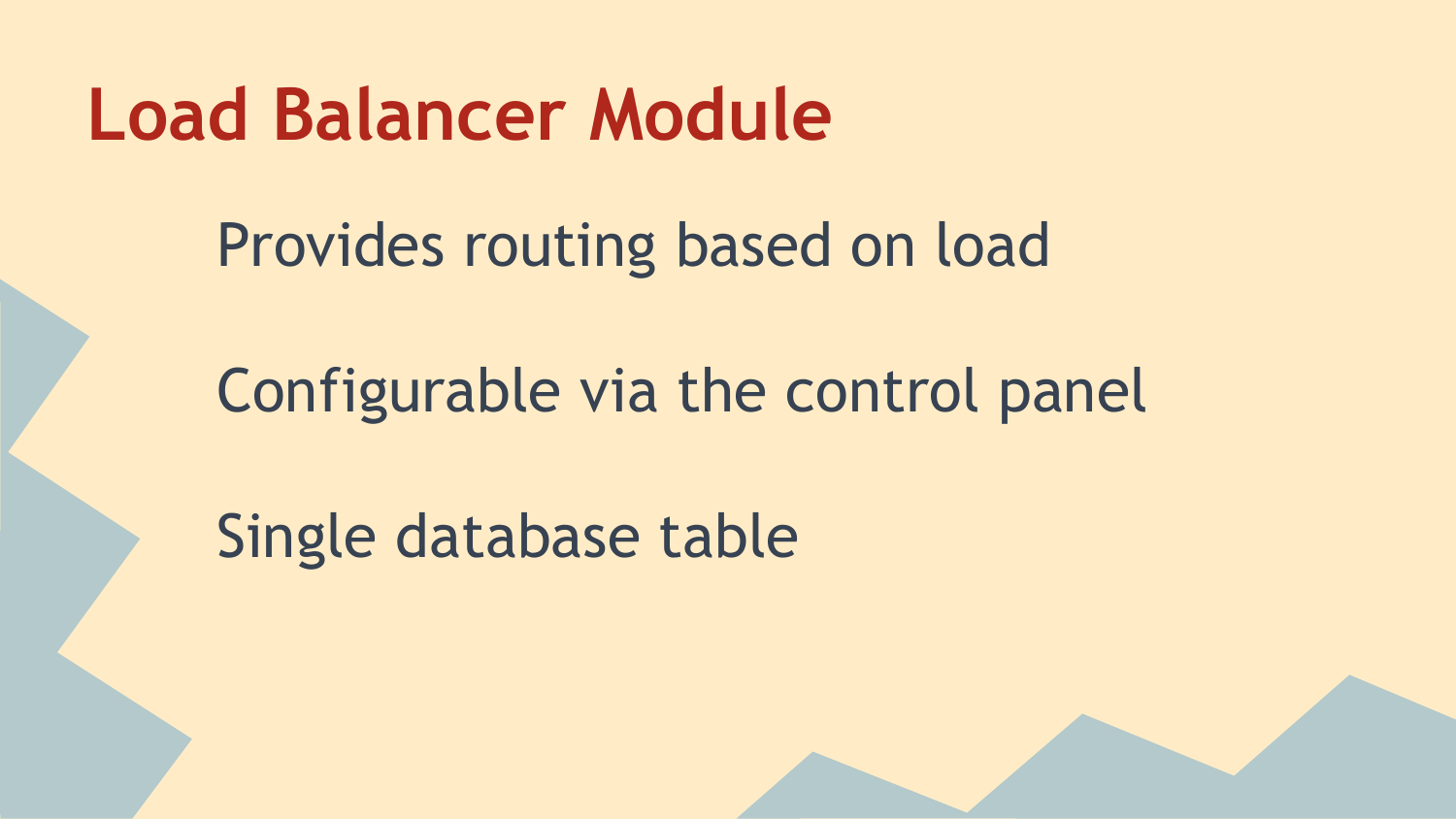## **Load Balancer Module**

Single function call: load\_balance()

No support for altering prefix/suffix

Load counters are in memory only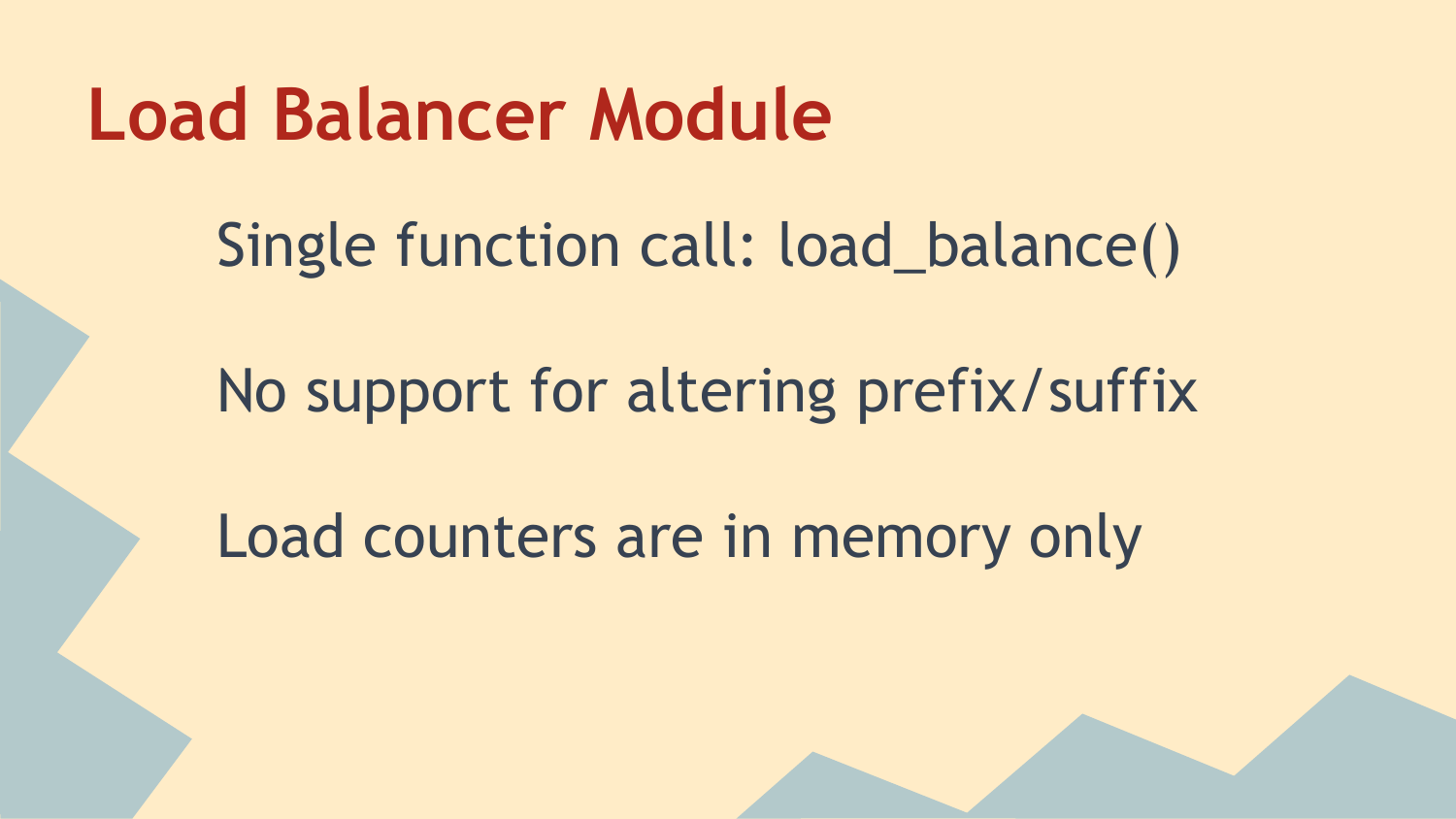## **Dispatcher Module**

Computes hash over parts of the request and selects an address from the destination list

8 different hashing algorithms

CallerID, From URI, To URI, Request URI, ...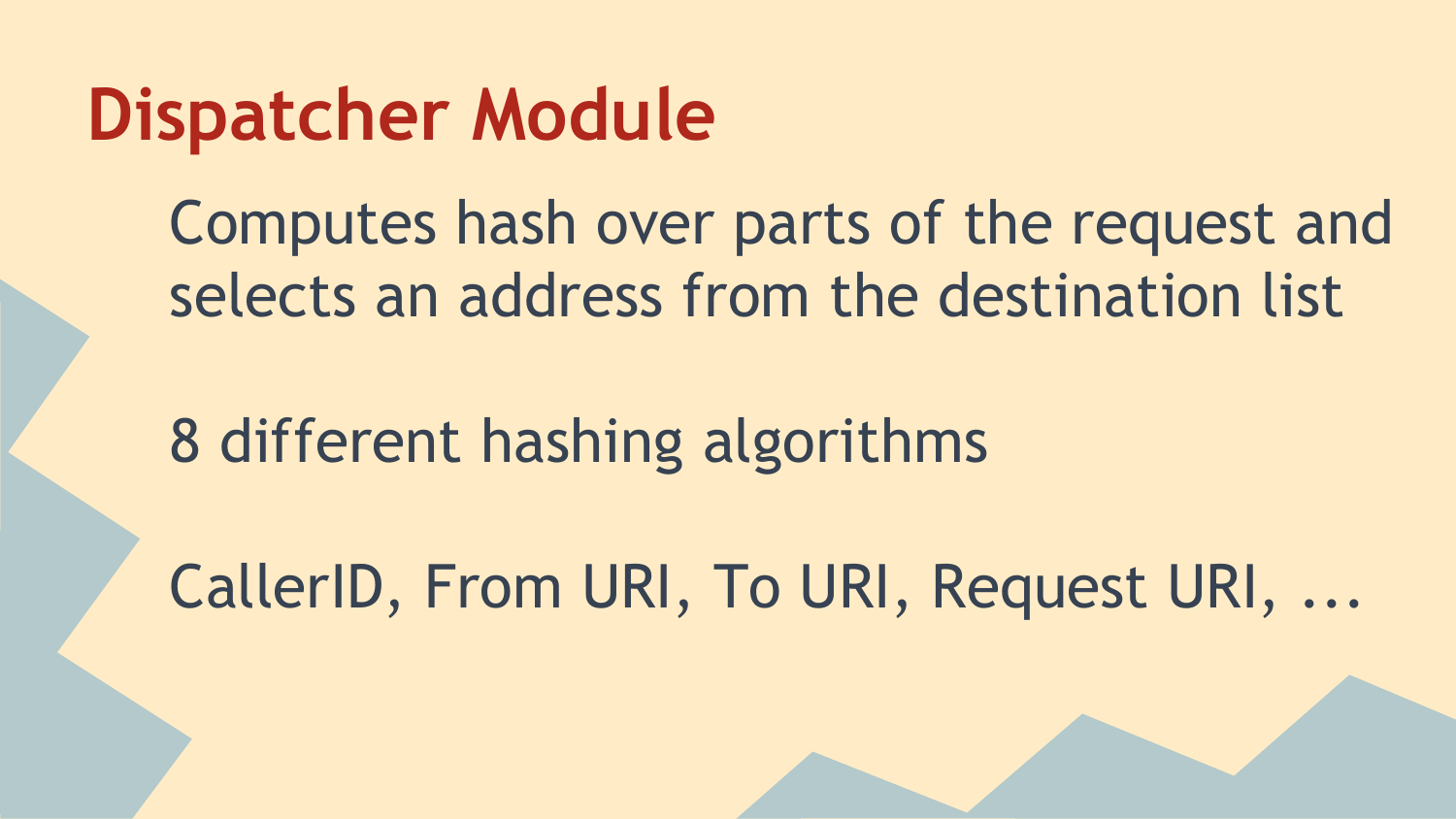## **Dispatcher Module**

### Configuration from file or DB

Out of service destinations detected by probing

Does not strip or append prefix/suffix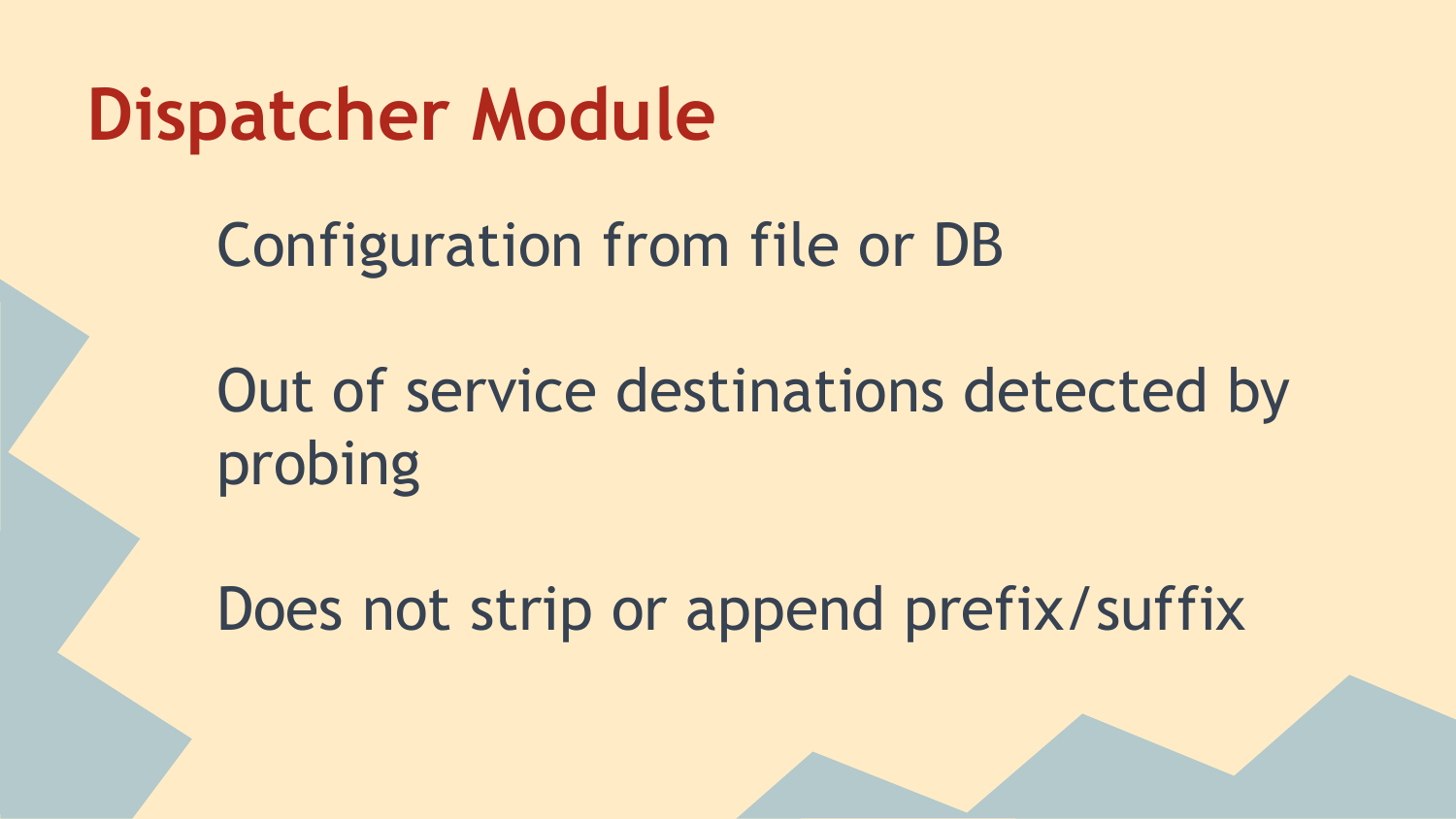## **Dynamic Routing Module**

Multiple criteria used to select destination

Prefix, Caller, Group, Time, Priority

Configuration from DB only, 4 tables groups, rules, carriers, gateways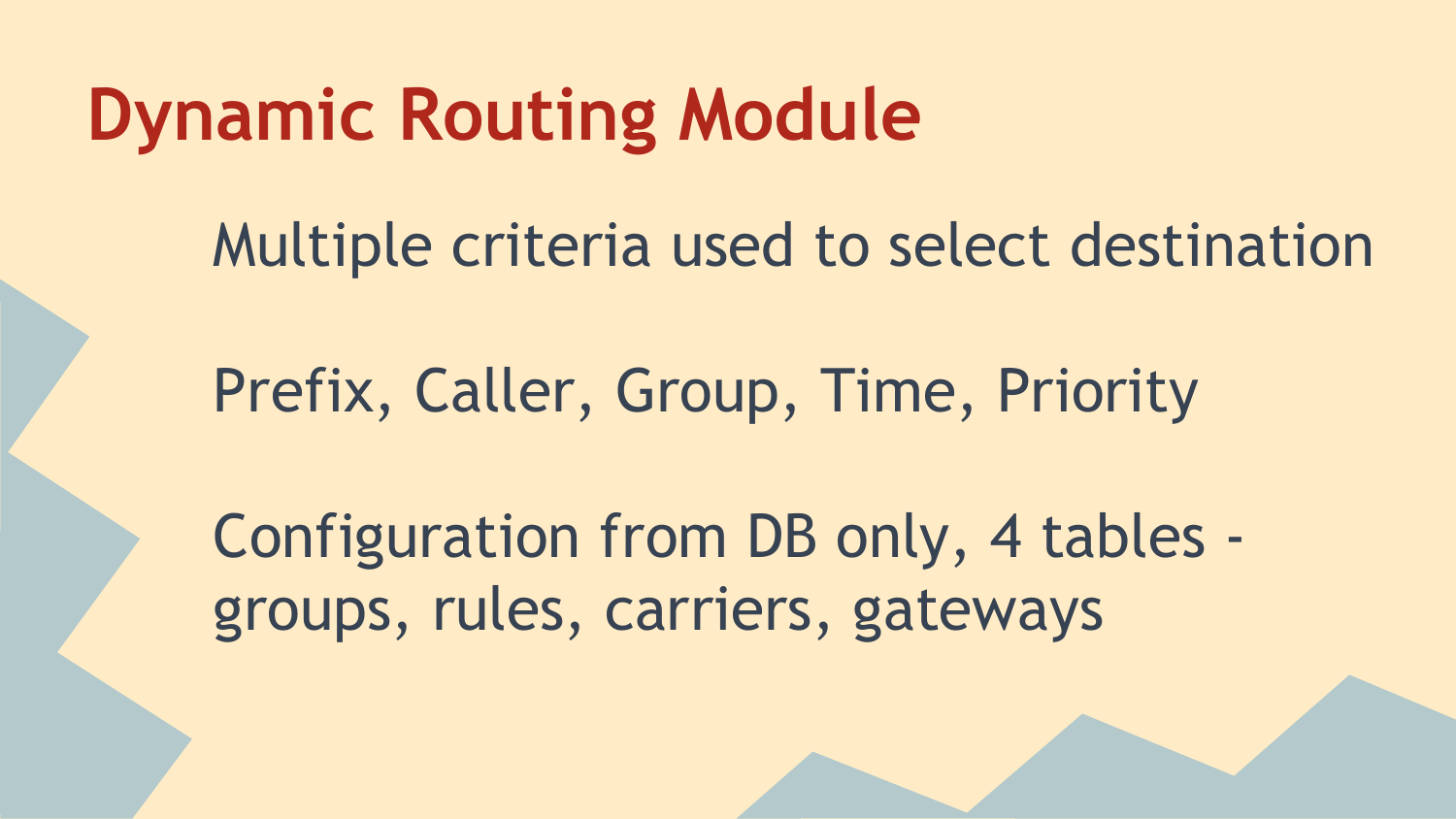## **Dynamic Routing Module**

do\_routing() uses groups, rules, carriers, gateways

route\_to\_carrier uses carriers, gateways

route\_to\_gateway uses gateways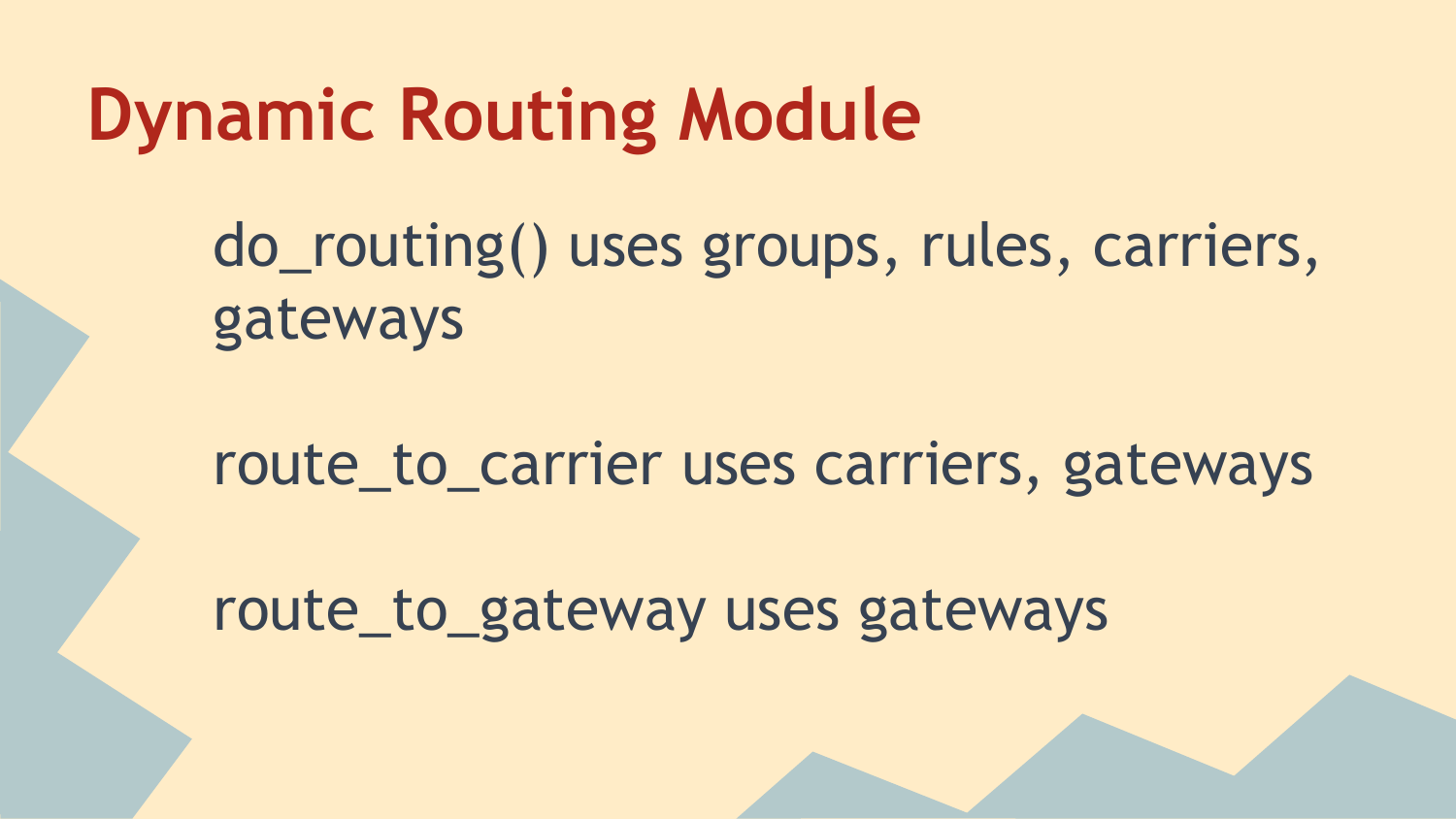# **OpenSIPS Control Panel - GUI**

Dispatcher

Dynamic Routing

Load Balancer